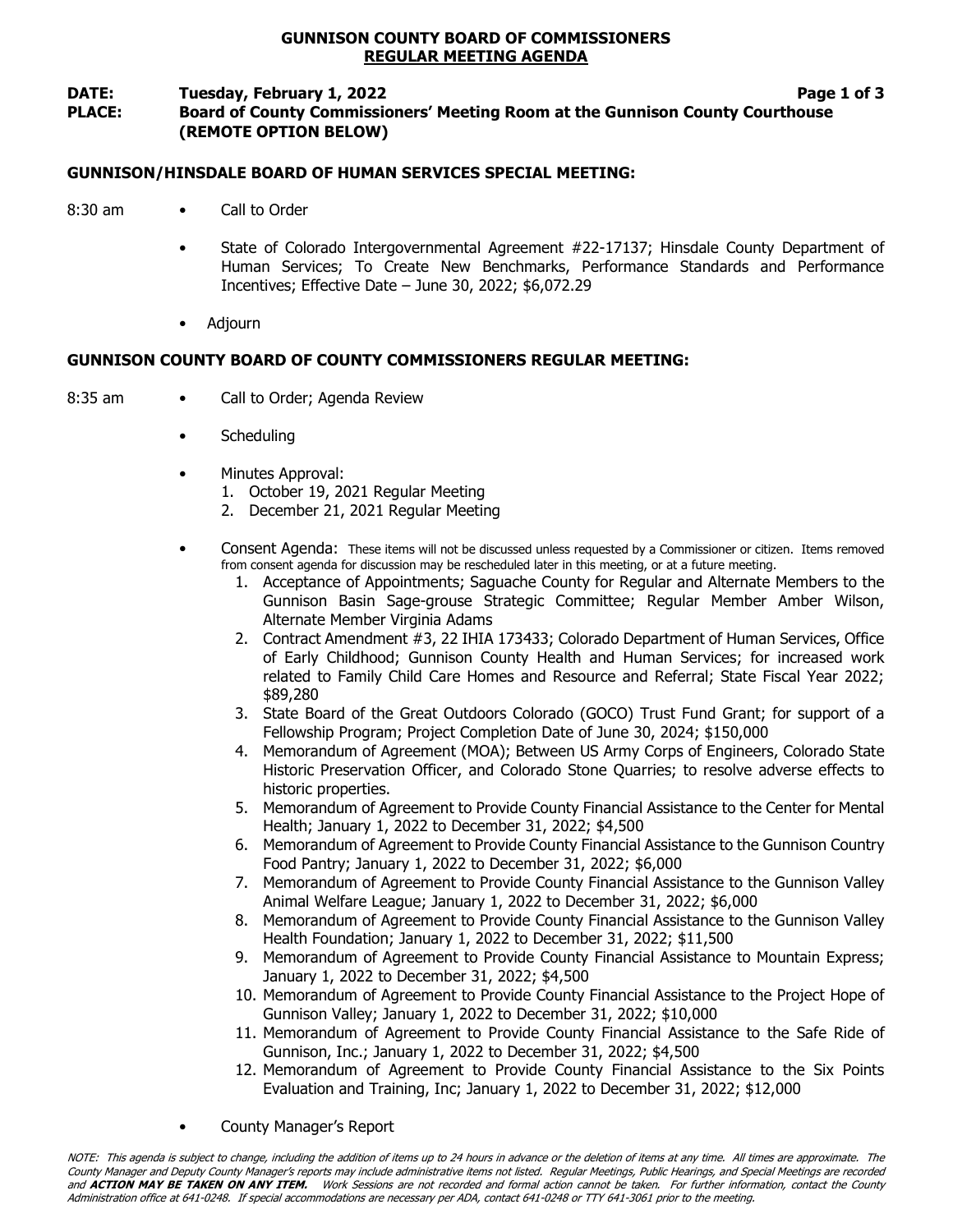## GUNNISON COUNTY BOARD OF COMMISSIONERS REGULAR MEETING AGENDA

# DATE: Tuesday, February 1, 2022 **Page 2 of 3** and 2 of 3 PLACE: Board of County Commissioners' Meeting Room at the Gunnison County Courthouse (REMOTE OPTION BELOW)

- Deputy County Manager's Report and Project Updates 1. Approval of Funding for White River National Forest Service Protection Officers
- 9:00 am Resolution; A Resolution Adopting Gunnison County Policy Concerning Authority and Use of the Fred R. Field Western Heritage Center
- 9:05 am Water and Sewer Resolutions:
	- 1. A Resolution Establishing the Schedule of Fees and Rates for Sewer Service within the Antelope Hills Division of the Gunnison County Water and Sewer District (This Resolution Supersedes Resolution 21-31)
	- 2. A Resolution Establishing the Schedule of Fees and Rates for Water Service within the Antelope Hills Division of the Gunnison County Water and Sewer District (This Resolution Supersedes Resolution 21-35)
	- 3. A Resolution Establishing the Schedule of Fees and Rates for Sewer Service within the Dos Rios Division of the Gunnison County Water and Sewer District (This Resolution Supersedes Resolution 21-34)
	- 4. A Resolution Establishing the Schedule of Fees and Rates for Water Service within the Dos Rios Division of the Gunnison County Water and Sewer District (This Resolution Supersedes Resolution 21-36)
	- 5. A Resolution Establishing the Schedule of Fees and Rates for Sewer Service within the North Gunnison Division of the Gunnison County Water and Sewer District (This Resolution Supersedes Resolution 21-32)
	- 6. A Resolution Establishing the Schedule of Fees and Rates for Sewer Service within the Somerset Division of the Gunnison County Water and Sewer District (This Resolution Supersedes Resolution 21-33)
	- 7. A Resolution Establishing the Schedule of Fees and Rates for Sewer Service within the Tomichi Division of the Gunnison County Water and Sewer District (This Resolution Supersedes Resolution 21-30)
- 9:10 am Gunnison County Boards and Commissions Appointments
	- Unscheduled Citizens: Limit to 5 minutes per item. No formal action can be taken at this meeting.
	- Commissioner Items: Commissioners will discuss among themselves activities that they have recently participated in that they believe other Commissioners and/or members of the public may be interested in hearing about.
	- Executive Session, pursuant to C.R.S. § 24-6-402(4)(e)(I), for determining positions relative to matters that may be subject to negotiations related to property interest(s) located at South 14th Street Workforce Housing Project in Gunnison County, Colorado, developing strategy for negotiations, and instructing negotiators, and pursuant to C.R.S. 24-6-402(4)(b) conferences with the County Attorney or Deputy County Attorney for Gunnison County for the purpose of receiving legal advice related to property interest(s) located at South 14th Street Workforce Housing Project in Gunnison County, Colorado
	- Adjourn
- Please Note: Packet materials for the above discussions will be available on the Gunnison County website at http://www.gunnisoncounty.org/meetings prior to the meeting.

# ZOOM MEETING DETAILS:

Join Zoom Meeting: https://us02web.zoom.us/j/82753657556?pwd=MjNDbTZHTFNrRVdDemZJdC91aVBlZz09

NOTE: This agenda is subject to change, including the addition of items up to 24 hours in advance or the deletion of items at any time. All times are approximate. The County Manager and Deputy County Manager's reports may include administrative items not listed. Regular Meetings, Public Hearings, and Special Meetings are recorded and ACTION MAY BE TAKEN ON ANY ITEM. Work Sessions are not recorded and formal action cannot be taken. For further information, contact the County Administration office at 641-0248. If special accommodations are necessary per ADA, contact 641-0248 or TTY 641-3061 prior to the meeting.